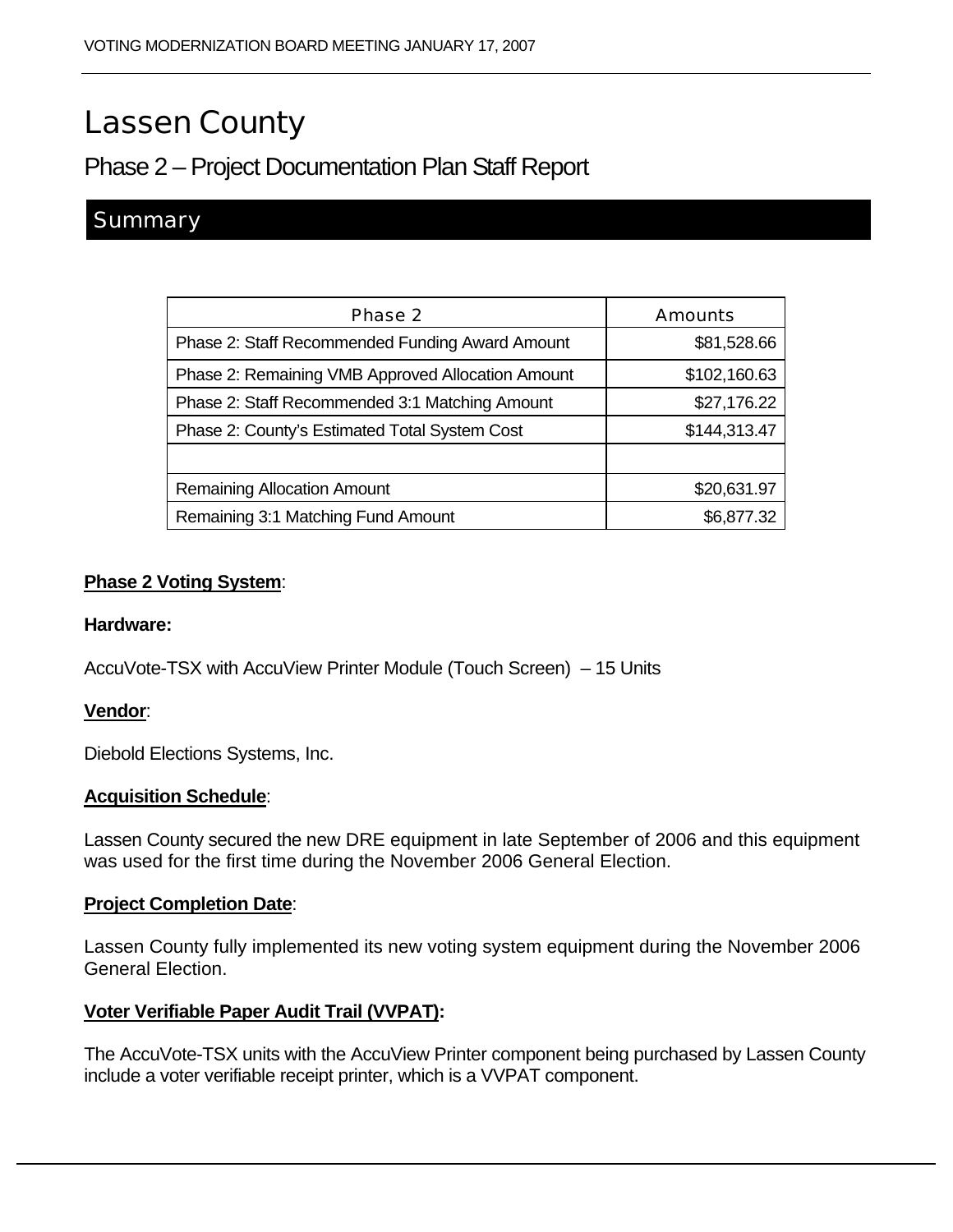Lassen County Project Documentation Plan Staff Report

#### **Staff Report**:

Lassen County's Phase 2 Project Documentation Plan meets the requirements for completeness. The Diebold AccuVote-TSX touch screen units are certified for use in California.

At the July 16, 2003 meeting of the Voting Modernization Board, the Board approved Lassen County's Phase 1 Project Documentation Plan and awarded funding in the amount of \$105,635.48. Lassen County received this funding for the reimbursement of the purchase of 15 AccuVote-OS Precinct Ballot Tabulator optical scan units.

Lassen County will continue to use the AccuVote-OS units as its primary voting system. Lassen County believes that the deployment of one optical scan unit and one DRE unit in each polling place brought the county into full compliance with the requirements of the Help America Vote Act (HAVA). The DRE units provide access to those voters with disabilities and also satisfy the secondchance voting requirements by not allowing over-votes and identifying under-votes to each voter.

Lassen County began securing their new AccuVote-TSX units only 48 days prior to the November 2006 General Election; however, the county was able to conduct staff and poll worker training on the new equipment and develop voter education materials about the new system. The county recognized the need for extensive training on the new equipment and offered their poll workers and Election Day troubleshooters several opportunities to attend hands-on training. Lassen County is conducting post election surveys to determine the effectiveness and overall impact of their new voting system.

Lassen County will only receive VMB payments once it has submitted detailed invoices for its certified voting equipment. Please note that the staff-proposed funding award is based upon allowable reimbursement under Proposition 41 only for voting equipment hardware and software. The training and election support services listed in the Lassen County contract with Diebold would not be covered as reimbursable claims under Proposition 41.

#### **Staff Recommendation**:

It is our recommendation that Lassen County's Phase 2 Project Documentation Plan be approved and a Funding Award letter be issued in the amount of \$81,528.66.